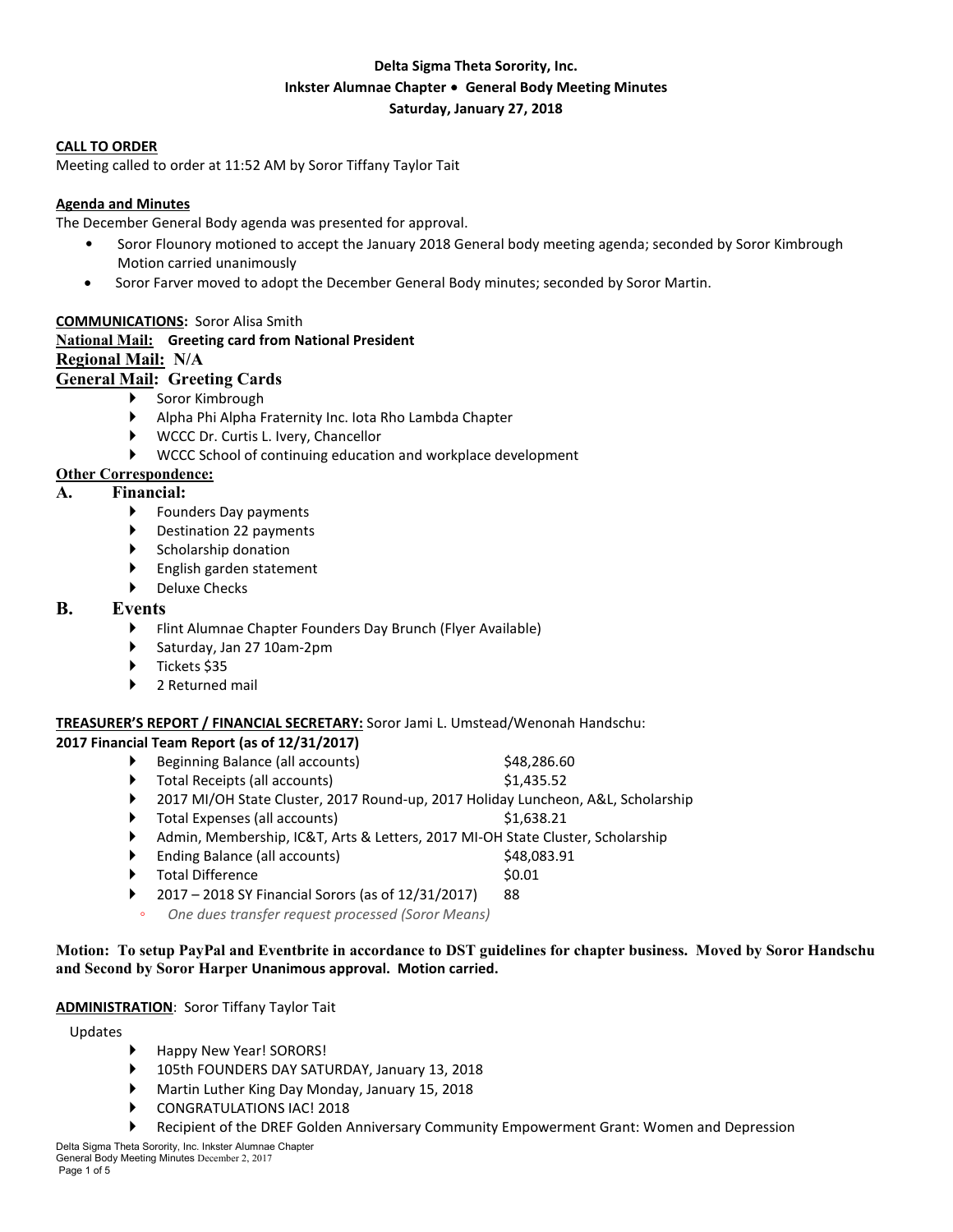- Sorors Sheron Williams and Kymberly LeGreair Congressional Recognition from Congresswoman Brenda Lawrence, 14th District
- Welcome! Miss Baylee Williams Congratulations! Soror Helena and Frank! Soror Grandmother Ernestine and Grandfather Wilson
- Soror D'Angela Pitts, Co-Chair Project Ace
- Omega Omega Information for our 17th National President Mona Humphries Bailey
- Chapter Picture and Headshots are now available!
- Vista Maria Holiday Celebration for Homeless Family 12/15/17
- (Thank you, Soror 2ndVP!)
- May Week 14th-20th 2018
- Michigan State President's Council January Meeting
- Chapter Planning and Participation in our IAC Events
- Review and approve in advance all chapter publications and committee communications and commitments
- Eboard Meeting Location Caroline Kennedy Library 2nd Thursdays @ 6pm
- (\*except April 18, 2018)
- (Spam Attack) Complete 2018 Login of Office 365 account ict@inksterdeltas.org

## **National**

Delta Days at the Nation's Capital Registration in now open

Collegiate Day: Saturday, March 10, 2018 Legislative Conference: Saturday, March 10 – Tuesday, March 13, 2017

Online registration for the 28th Annual "Delta Days in the Nation's Capital" will open Thursday, November 30, 2017 at 12:00 noon EST and close February 16, 2018 at 12:00 noon EST, or once capacity is reached.

# **Regional**

- The Midwest Region will accept nominations for the following positions:
	- Regional Director
	- Regional Representative
	- Member National Scholarship and Standards Committee
	- Member 2019 National Nominating Committee
	- Chair 2020 Regional Nominating Committee
	- Member 2020 Regional Nominating Committee (3 Alumnae and 1 Collegiate)
- The elected members will serve for the 2018-2020 biennium unless the position is a 4-year term.
- If you have any questions or concerns please feel free to contact the Midwest Regional Nominating Committee at nominations@dstmidwestregion.com or tdavis329@gmail.com.
- 48th Regional Convention Cincinnati, Ohio August 16, 2018 Mark Your Calendar

## **UPCOMING EVENTS (within 30-60 days)**

- ▶ Fri. 2/16 Panther Red Carpet Private Screening \$20 Ticket Booth Today
- Sat. 2/23 Can You Spare the Time Scholarship Bowling Fundraiser \$20-\$10
- All Are Welcome to Both Events!

## **PROGRAM PLANNING:** Soror Kennetha Mentor

## **UPCOMING EVENTS**

- Committee chairs please make sure you complete the Demographics Form within 2 weeks of your events and submit to 1stvp@inksterdeltas.org.
- Committee chairs-now is the time to complete your Award submissions for the 2018 Regional Conference. The following categories include:
- Alumnae Chapter of the Year
- Alumnae Soror of the Year
- Delta Dear of the Year
- Economic Development
- Educational Development
- International Awareness & Involvement
	- *Physical & Mental Health* 
		- *Political Awareness & Involvement*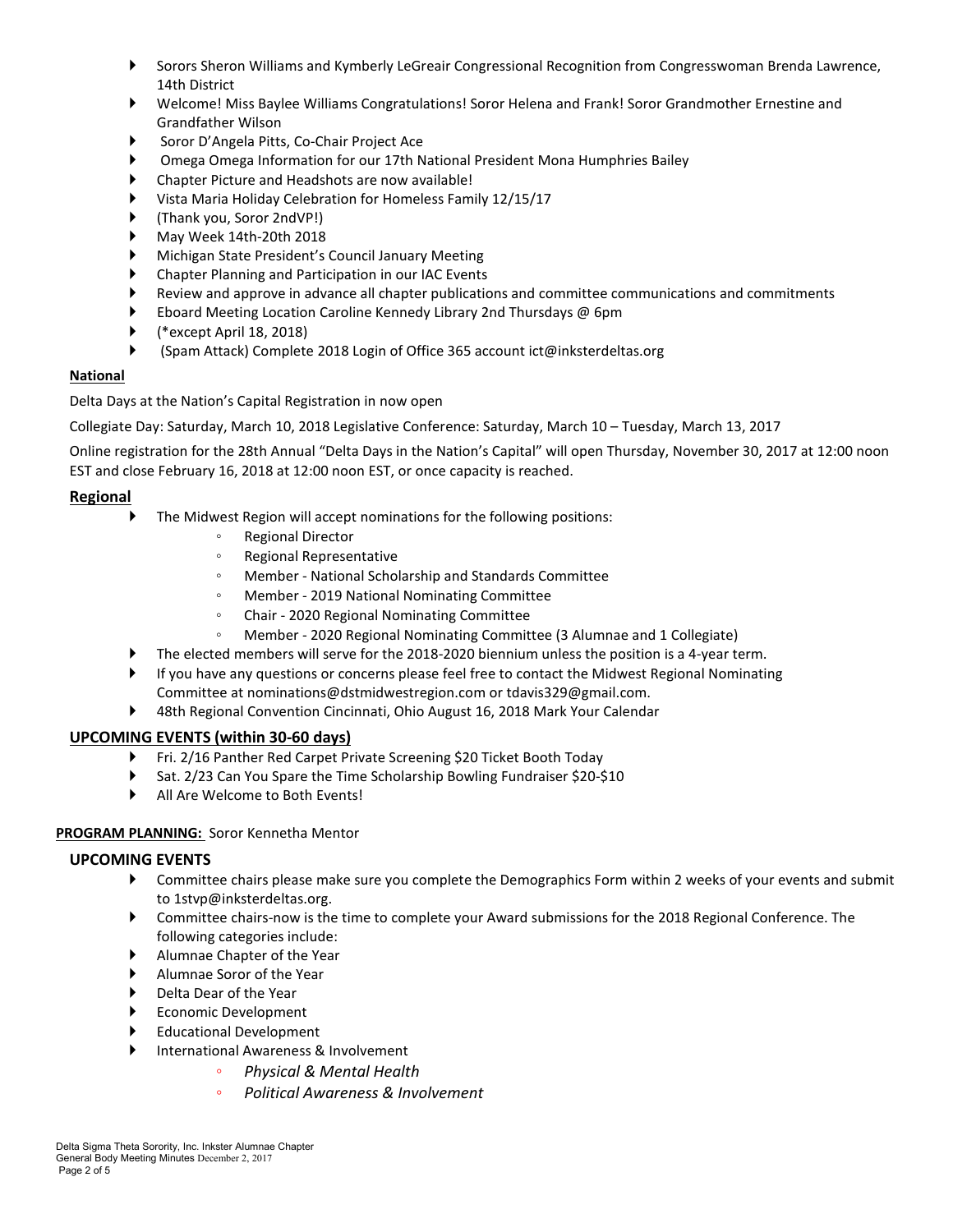#### **MEMBERSHIP:** Soror Juanita Bell

- Past Events:
- The IAC Sisterhood Holiday Luncheon at Hayden's Grill and bar was a huge success. We had a GREAT turn out and enjoyed the delicious food, the IAC "LEFT /RIGHT game" and took lots of pictures!
- Upcoming events:
	- Sisterhood Scholarship and Service Bowling Fundraiser
	- Friday February 23, 2017
	- o Vision Lanes 38250 Ford Road Westland, MI
	- $\circ$  6:30 pm 9:30 pm
	- o \$20 for adults \$15 for youth ages 10 17 and \$10.00 for youth 9 and under
	- o Cost includes bowling, shoes, pizza and pop
	- o We will also have a 50/50 raffle
	- o \*\*sign-up sheet to work the door and sell raffle tickets\*\*
	- $\circ$  This event is open to the public so bring your family and friends. This event will also be shared with the Ann Arbor and Detroit NPHC.

#### **The Reclamation Project**

"Calling all Deltas to the floor!! We got some here, and we need some more!"

The Reclamation Project is a subcommittee of the National Membership Services Committee. Over the next two years, they will be working to create innovative and sustainable initiatives with individual Sorors, through chapter, regional, and national initiatives to achieve our reclamation goal. Our immediate goal is to reclaim 4,000 members by June 30, 2018, and we need your help to be successful!

Reclamation Examples:

•Soror to Soror – Reach out to an inactive soror, and bring her to an event, chapter meeting, and/or offer financial assistance for remittance of dues.

•Chapter Initiatives – Join your Membership Services committee and assist with reclamation activities to include a social media plan from chapters that have social media accounts and trend using #Reclaim4k.

•Assign "Soror Buddies" to newly reclaimed Sorors to ensure they feel welcomed. Share successful reclamation programs with the Regional and National Membership Services Committees. Include Reclamation as an item on the chapter's agenda!

•Regional Initiatives – Encourage newly reclaimed Sorors to attend with you, a Regional Conference or State / Cluster Meetings. Introduce them to the Regional Leadership and participate in regional reclamation activities. Work with chapters that have social media accounts and trend using #Reclaim4k on any posts pertaining to the Reclamation Project and utilize the "share" option from the National social media accounts.

•National Initiatives – Reintroduce the reclamation survey; timely and frequent post to social media; and create best practices in a reclamation toolkit (Coming Soon!)

Sorors let's bring back the Joy in Our Sisterhood! The road to #Reclaim4k

Welcome Visitors!! Your presence is appreciated and you are always welcome at IAC. Please fill out the visitor information card and turn it back in to me so we can keep you informed of upcoming events here at IAC

#### **Upcoming Events:**

- **CHAPTER ACKNOWLEDGEMENTS**
	- Congratulations to Soror Helena and her husband Frank.
	- Ms. Baylee Victoria Williams
- Born-December 28, 2017 8.9lbs. 22 in.
- **Condolences:**
- Please keep Soror Paula Wiley in your thoughts and prayers as she and her family travel to Cleveland, OH to lay her beloved Aunt Mary Rives to rest. The funeral is today.
- **Thank you to our January hostesses:** Alise Vaughn, Devora Cooper, Adrena Crowder, Melissa Crumbey, Julanda Davenport-Perry, Rolanda Davis, Teanisha Eli and Patty Hines (We originally asked them to serve in February but they stepped up and made today's event not only possible but beautiful)
- **February hostesses:** Karisha Fenton, Vivian Flounory, Rosalyn Fluker, Mary Fowler, Dorothy Garret, Sarah Giles and Elizabeth Gilreath

#### ▶ **BIRTHDAYS**

- **Justine Hughes January 5th**
- **Phyllis Martin January 9th**
- **Alisa Smith January 15th**

Delta Sigma Theta Sorority, Inc. Inkster Alumnae Chapter General Body Meeting Minutes December 2, 2017 Page 3 of 5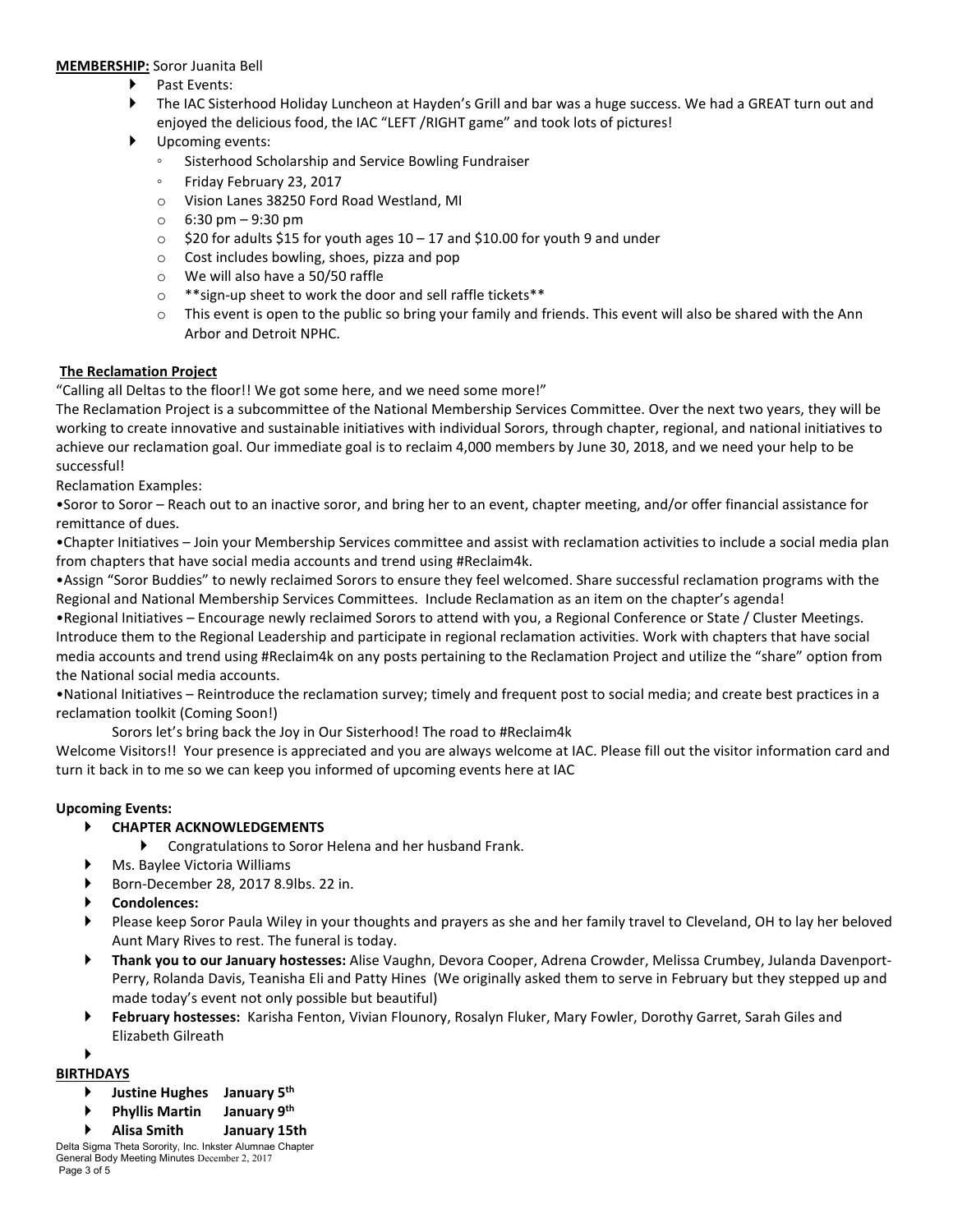|  | <b>Tammy Chambers</b> | January 17th |
|--|-----------------------|--------------|
|--|-----------------------|--------------|

**Teanisha Eli January 29th**

## **DELTA ACADEMY:** Soror Shareia Carter

## **UPCOMING EVENTS**

 Saturday, February 3, 2018 from 12pm-2pm, Guest Speaker, Black Girl Magic: Tyesha Vinson, Associate Producer for WDIV TV and a 2016 graduate of the University of Michigan-Dearborn. Location: Caroline Kennedy Library, 24590 George Ave., Dearborn Heights, MI 48127.

## **DELTA GEMS:** Soror Danita Tucker

## **Past events**

- Bingo with the Seniors at the Advantage Living Center, Wayne, MI on 12/9/17.
- Public Speaking Workshop, hosted by Soror Rosalyn Bilberry's teen group, Top Teens of America, Michigan Metro Chapter on Sunday, Jan 21st @ 3:30pm at St. Clemens Episcopal Church, 4300 Harrison, Inkster, MI. Soror Melissa Crumbey will be the speaker.

## **ARTS & LETTERS:** Soror Tracey Causey- Bryant

*"Black* **Panther" Movie**

## **Fri. Feb. 16th 6:30 pm Emagine Canton Theater**

- Ticket price is \$22 which includes movie, popcorn and drink w/free refills
- Tickets must be purchase in advance for a private theater. Sales will occur during eboard and chapter meeting.

## **PHYSICAL & MENTAL HEALTH: No report**

**COMMUNITY SERVICE:** Soror Treva Smith **UPCOMING EVENTS:** Pancake Breakfast Saturday, February 10<sup>th</sup> 7am-10am Samaritan House – Westland – Flyer included

# **ECONOMIC DEVELOPMENT:** Soror Karisha Springer- Floyd

No report

**Heritage and Archives:** Soror Larissa Barclay **No report**

**Information Technology & Communication:** Soror Meri Harper **No report**

## **INTERNATIONAL AWARENESS AND INVOLVEMENT**: Soror Lorraine Hurst

No report

# **Nominating**: Soror Traci Tounsel

## **UPCOMING EVENTS:**

January 27, 2018 Chat and Chew Report – Corresponding and Recording Secretary/ Financial Secretary

# **POLITICAL AWARENESS:** Soror Lisa Hartson-LeDoux

- ▶ Social Action Webinar 1/11/18 9:00pm
- Presenters: Soror Angela Billings, Social Action Coordinator (SAC) Midwest region, Soror Brandy Lovelady Mitchell, MI (SAC), Soror La Toya Dixon, IL ( SAC)
- DST is non-partisan
- Destination 22, goal \$484.00. We made it! Thanks Sorors!
- DDNC 3/9-3/13/18. IAC representative. (Bring IAC brochure)
- DDSC 4/17/18. IAC-parking